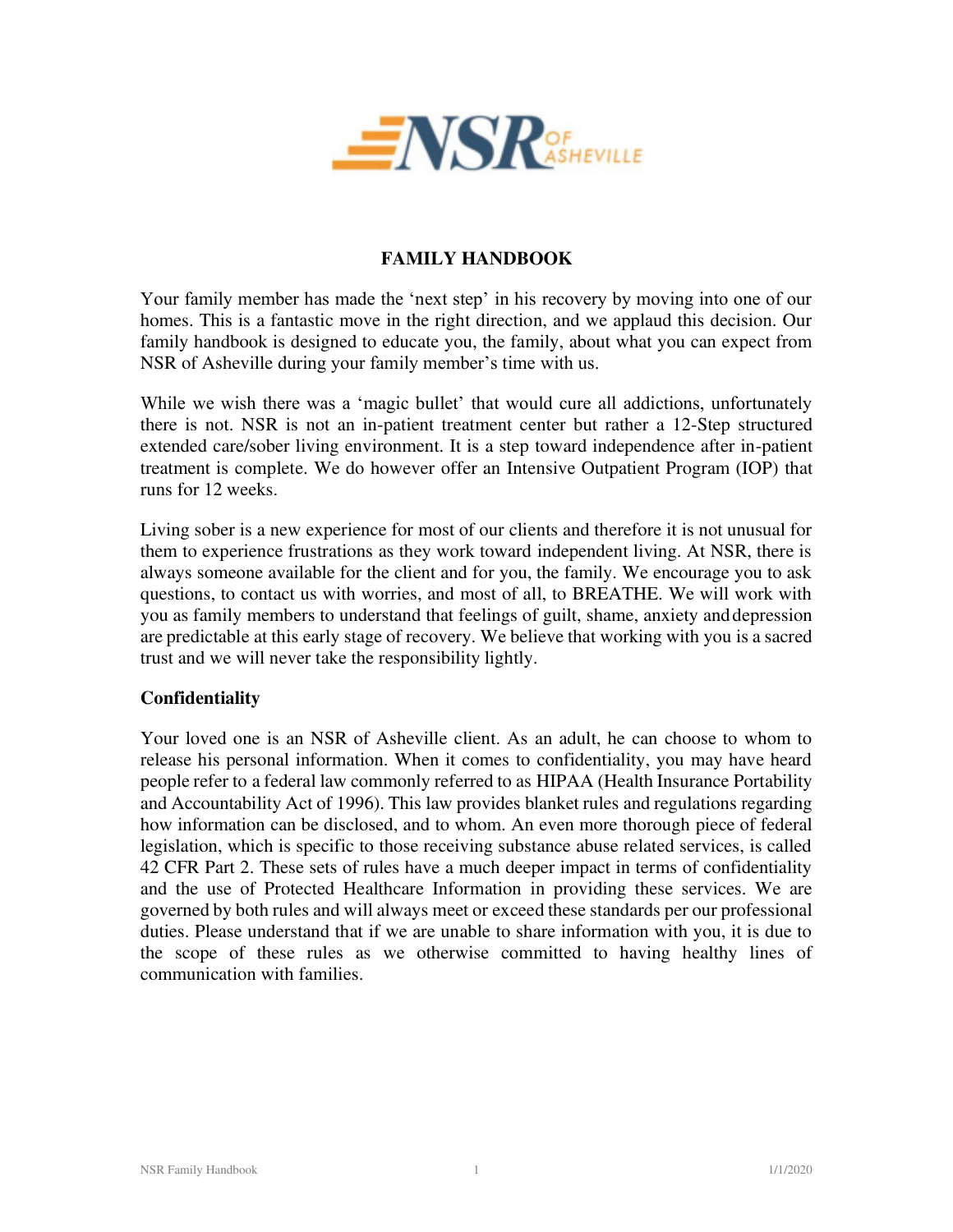#### **Eating Disorder Diagnosis Policy**

NSR of Asheville does not admit clients with active eating disorders. If an eating disorder is diagnosed while the resident is in our program, NSR will follow the recommendations of a medical professional regarding continued participation. If treatment for the eating disorder is deemed appropriate within the structure of our program, the cost is the responsibility of the client/family. Next Step reserves the right to refer out those clients diagnosed with eating disorders when the client is in medical peril and/or requires more supervision than we can offer.

## **A Family Disease**

Addiction is a disease that never affects only one member of a family. Our clients attend 12-step meetings on a regular basis (required 4x a week). Because the years of use have taken a toll on everyone involved, we encourage family members to attend Al-Anon, Nar-Anon and/or some type of 12-step support group. As one member of the family changes, even for the better, all members of the family are impacted. The more you know about the disease of addiction and the process of recovery, the better and more quickly the family will be healed. Next Step can also recommend outside family therapists if the need arises. These professionals work with you as supportive team members, while we at NSR work primarily with the identified client. We also recommend all of our families to read *Co-Dependent No More* by Melody Bettie or any books by Pia Melody.

We also highly recommend joining the Parent Connections group on Tuesday evenings from 7:00PM-8:00PM with Wayne Terrazas. Wayne has been sober for 30 years and working in the field for 25 years.

Go to [Zoom.us t](http://www.zoom.us/)o download the app, then click in the app from your desktop/laptop and copy and paste this address into your web browser:

#### Wayne's Family Support Group: Join Zoom Meeting

- 1. [https://us06web.zoom.us/j/81118513027?pwd=NkMwWnZHUWtvQkxwTVA4MlpV](https://us06web.zoom.us/j/81118513027?pwd=NkMwWnZHUWtvQkxwTVA4MlpVRCtiUT09) [RCtiUT09](https://us06web.zoom.us/j/81118513027?pwd=NkMwWnZHUWtvQkxwTVA4MlpVRCtiUT09)
- 2. Meeting ID: 811 1851 3027
- 3. Passcode: 226278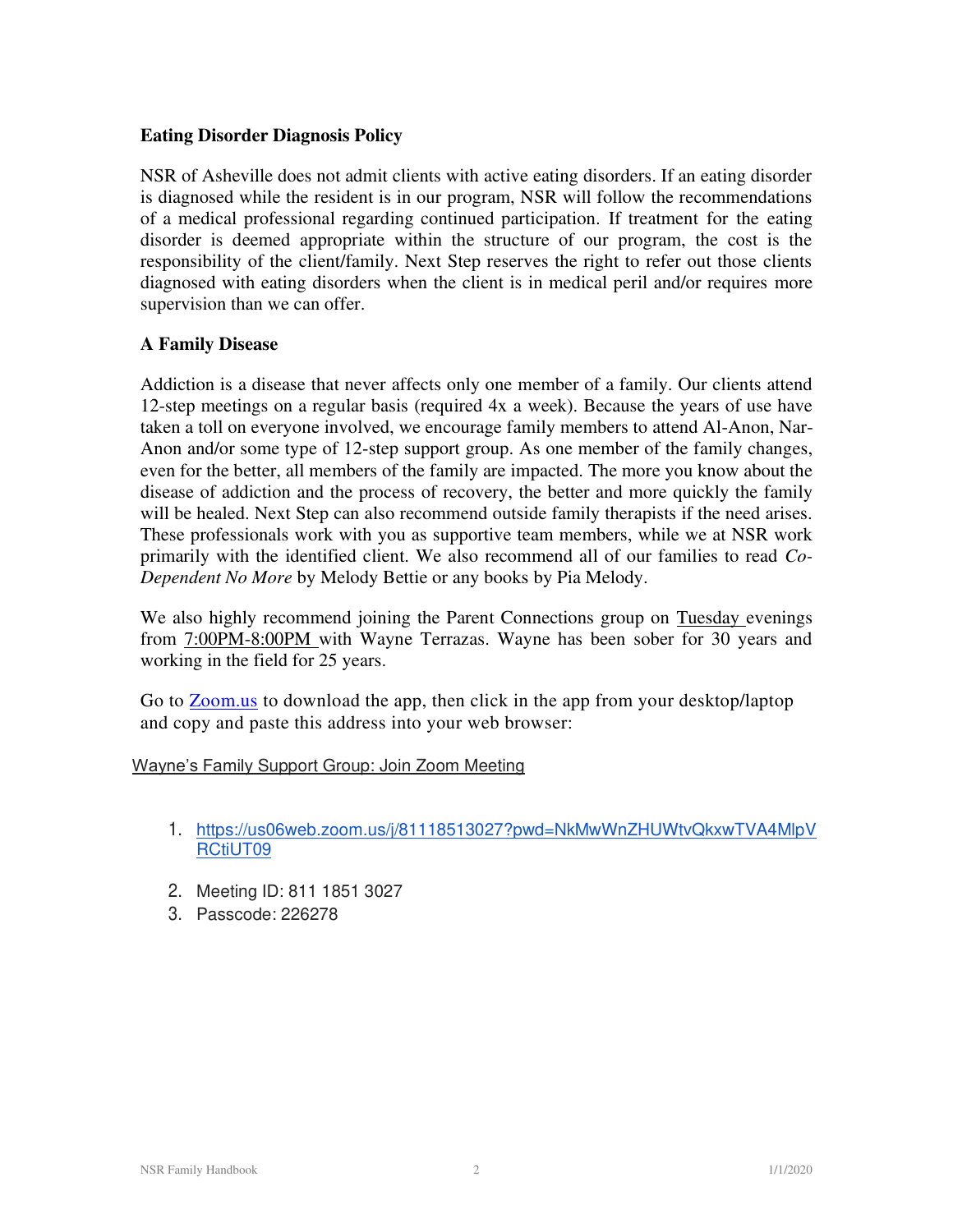#### **Family Communication and Staying in Touch**

It is helpful for people in recovery to learn to plan, anticipate their needs, delay gratification, and establish boundaries. Many of our clients have become too dependent on family members, which hampers their recovery process. We recommend that you schedule a weekly phone appointment with your loved one to catch up, discuss business items, and to connect.

A communication plan cuts down on random phone calls that can add to your loved one's anxiety. We understand for some families that more frequent communication is more suitable; however, we have found that planned communication once or twice a week helps people in recovery begin to reclaim their independence and also helps the family release some control over their loved one's life choices.

As regards mail and packages for residents, please send everything to our main office: **900 Hendersonville Rd, Suite 203, Asheville, NC 28803***.* We will disseminate all mail daily. We also require that residents open packages in the presence of a staff member.

## **Home Visits**

For the first 30 days, residents are not allowed to return home for a visit. Families can come and visit at any time, but we do not encourage parents to spend their time in our recovery homes while visiting. Our residents share their space with many others who have schedules and lives of their own, and we ask residents and their families to be mindful of this fact.

A request for a home visit pass may be denied if a resident is not in compliance with our house policies that include, but are not limited to, attendance of mandatory meetings and daily chores. Please take a moment to read our house contract located on our website.

Girlfriends and other intimate relations are not allowed to visit any of our men's recovery homes. It is our belief that sexual relationships interfere with early recovery progress and we do not encourage dating until the resident has been in the program for at least 90 days or longer. If your son or loved one does come into NSR of Asheville in a long-term relationship or marriage, we do not prohibit contact.

# **Refund Policy**

Our entrance fee and monthly program fees are **nonrefundable**. If a resident is asked to leave NSR for any reason, the entrance fee and the current week's program fees will not be returned. The same is true for IOP services if there is an out of pocket charge for Intensive Outpatient services.

#### **Relapse Policy**

Next Step Recovery has a zero-tolerance policy for any drug or alcohol use.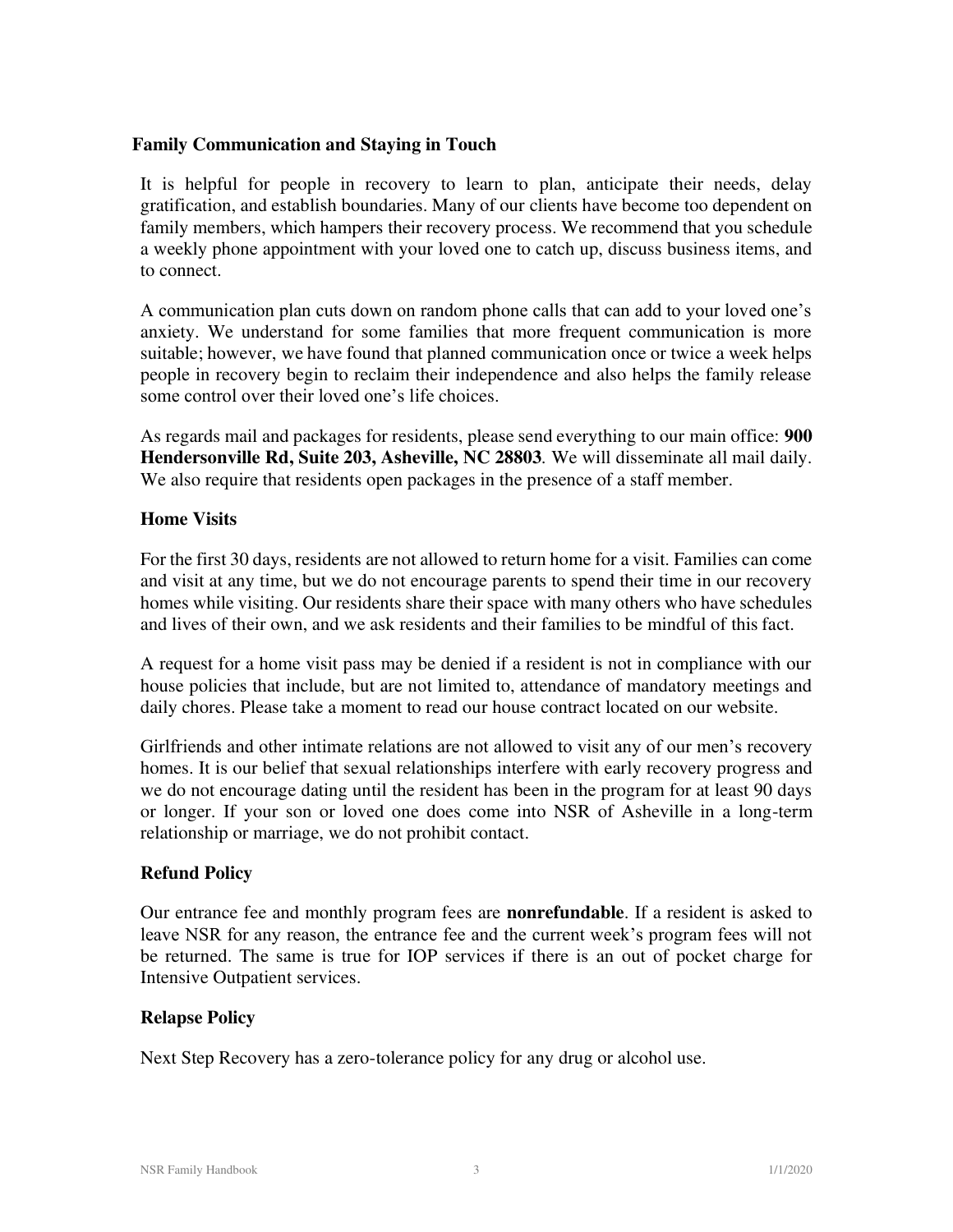If a relapse occurs in the middle of the night, we will have him stay with one of our staff members before calling in the AM (only with his permission). Upon admission to NSR of Asheville, every resident must develop a relapse prevention plan. This plan specifies whom we call in the case of a client relapse and the procedure to be followed to ensure the client's safety and the well-being of our other community members.

We do ask that you complete our 'Crisis Plan' form in case of relapse. This will inform everyone involved of the next appropriate step ahead of time, so you don't have to figure it out in a time of crisis. Please share with us your thoughts on this matter and your plan as soon as possible.

If we suspect a client to be intoxicated, we reserve the right to restrict driving privileges by whatever means necessary. If the resident is threatening to harm himself or others, NSR will make a professional decision to involve the emergency department, law enforcement, or area mobile crisis unit.

#### **Urine Screens**

NSR performs daily drug and alcohol tests at random throughout the entire population. With the rising rate of designer drugs, opiate abuse and the use of fake urine and other tools of deception, NSR works with an outside lab to collect and send urine samples once a week for further screening.

The use of a urine screen to be sent to a lab will ensure the integrity of the extended care/sober living home for all residents, staff and the community at large. Through these tests, NSR will be able to see levels of substances go down and to rule out any false positives due to prescription medication.

#### **Contracts**

We utilize several types of 'contracts' at NSR as motivational tools during challenging periods of your loved one's recovery. These include (but are not limited to) Zero Tolerance Contracts, Behavioral Contracts, Motivational Contracts, and Vehicle Use Contracts. All of our contracts are time-limited, require the resident to meet measurable and achievable goals, and assist the resident in refocusing his efforts on what he came here for- recovery.

Zero Tolerance Contracts are used very sparingly and in exceptional circumstances; these typically address behaviors associated with relapse risk and are used to strictly reinforce community standards and escalate program participation to maximize benefits. Behavioral Contracts are written to help resolve problems arising in how a resident is conducting himself within any aspect of the program. If we choose to use this type of contract, trust that several warnings have been issued, or that the actions were severe enough to warrant an immediate plan of correction. We implement Vehicle Use Contracts when a resident is misusing their vehicle, or if it is a past or present impediment to their recovery. These are perhaps the most common form of contract, as residents will often ask for something to help hold them accountable in exchange for the ongoing privilege of driving.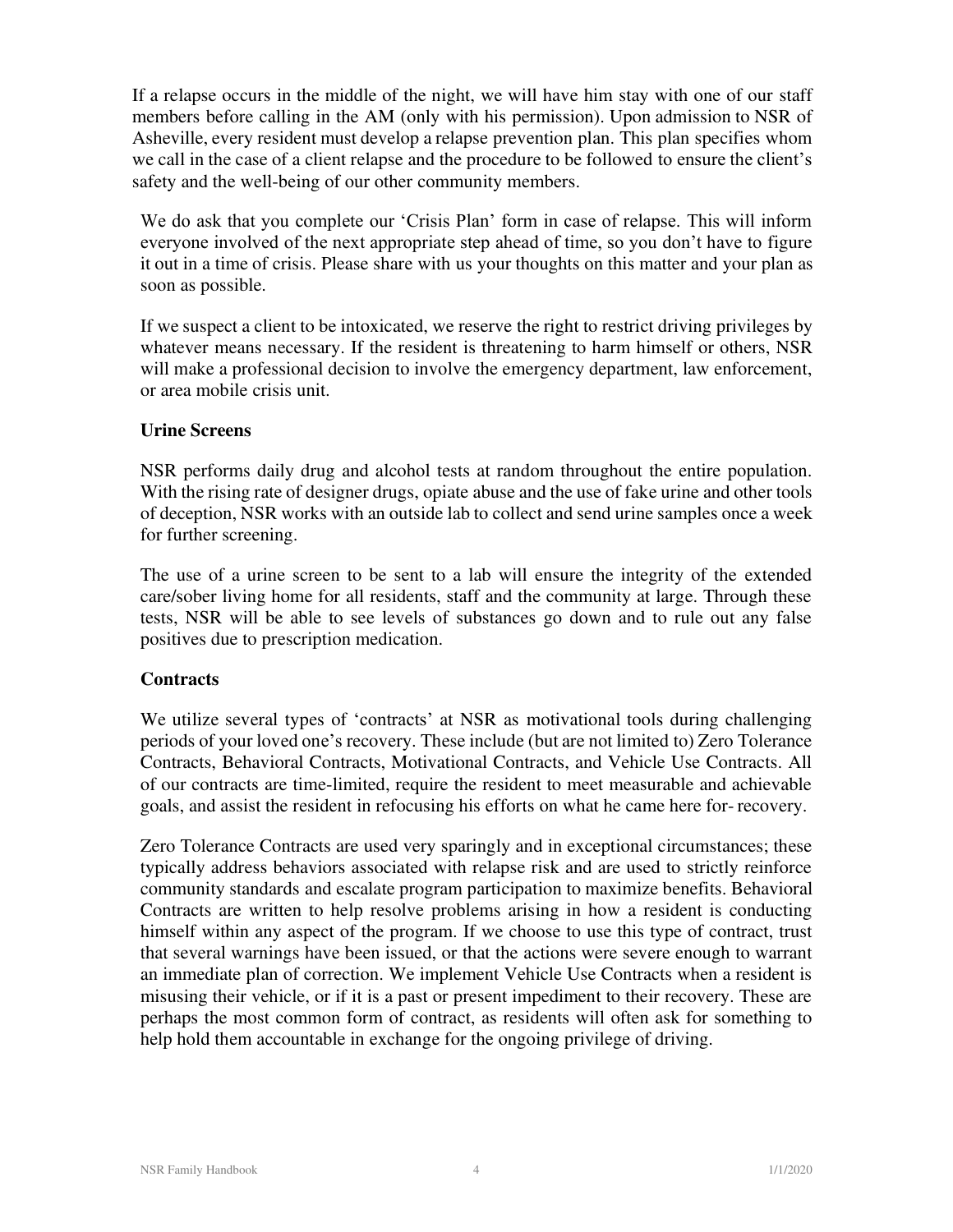## **Medication**

If a client is on prescription medication upon entering NSR of Asheville, he will be required to continue that medication as it is prescribed by dose and frequency, until such time as a doctor or psychiatrist conducts an assessment and advises otherwise.

It is our policy to require a psychiatrist or doctor follow up with all residents who are taking prescribed medications. Scheduling appointments, follow-ups and cost for these services will be the responsibility of the resident and/or family, although we will help locate appropriate medical professionals as necessary.

## **Communication with Staff**

Staff members are available during business hours but if not able to take your calls, we will typically return non-urgent messages within 24 hours. Emergency calls will be handled after hours by our on-call staff; however, we encourage you not to contact staff after hours with non-emergency matters. For updates on progress, with a resident's consent, you may find it helpful to schedule regular phone meetings with Susan Stader or a senior staff member by calling **828.350.9960**.

## **Intensive Outpatient Services (IOP)**

If insurance policies are used, they can only be used for IOP services and not sober living fees. IOP is conducted 5x's a week (Monday, Tuesday, Wednesday, Thursday and Saturday) from 10:00AM-1:00PM. All IOP clients will be seen weekly by one of the three therapists on staff (Susan, Terry, Delvin, or Alex). If you are paying for IOP services out- of-pocket on a monthly basis, that fee is non-refundable.

BC/BS will always send reimbursement checks to the policy holder. Those reimbursement checks will come in the mail (at your home) addressed to whoever the policy holder is. Sometimes it is a large amount made out to you or your son and not the facilities name. There are times when these checks are cashed and deposited into either their or your account unknowingly and we want to avoid that right up front. As soon as checks do come in (and they might come in months after IOP is over), they need to be forwarded to NSR directly with a copy of the Explanation of Benefits (EOB). We appreciate your prompt attention to making sure our facility is reimbursed for services received.

#### **Cash Accounts**

We highly recommend putting client funds into our Cashbox system online or to advise how much should be taken from the credit card kept on file for food and incidentals. NSR staff can track where money is being spent on a weekly basis by collecting receipts. Money is dispersed once a week on Wednesday's in preparation of grocery shopping that evening (and Friday nights as well).

Usual amounts are \$100 a week/\$400 a month. Learning how to budget funds is a new concept for most and we are here to help, but please do not exceed more than \$500 a month in client funds. Once a job has been secured, the amount each week should be reduced. Having a lot of cash in your pocket early in recovery is not a good idea.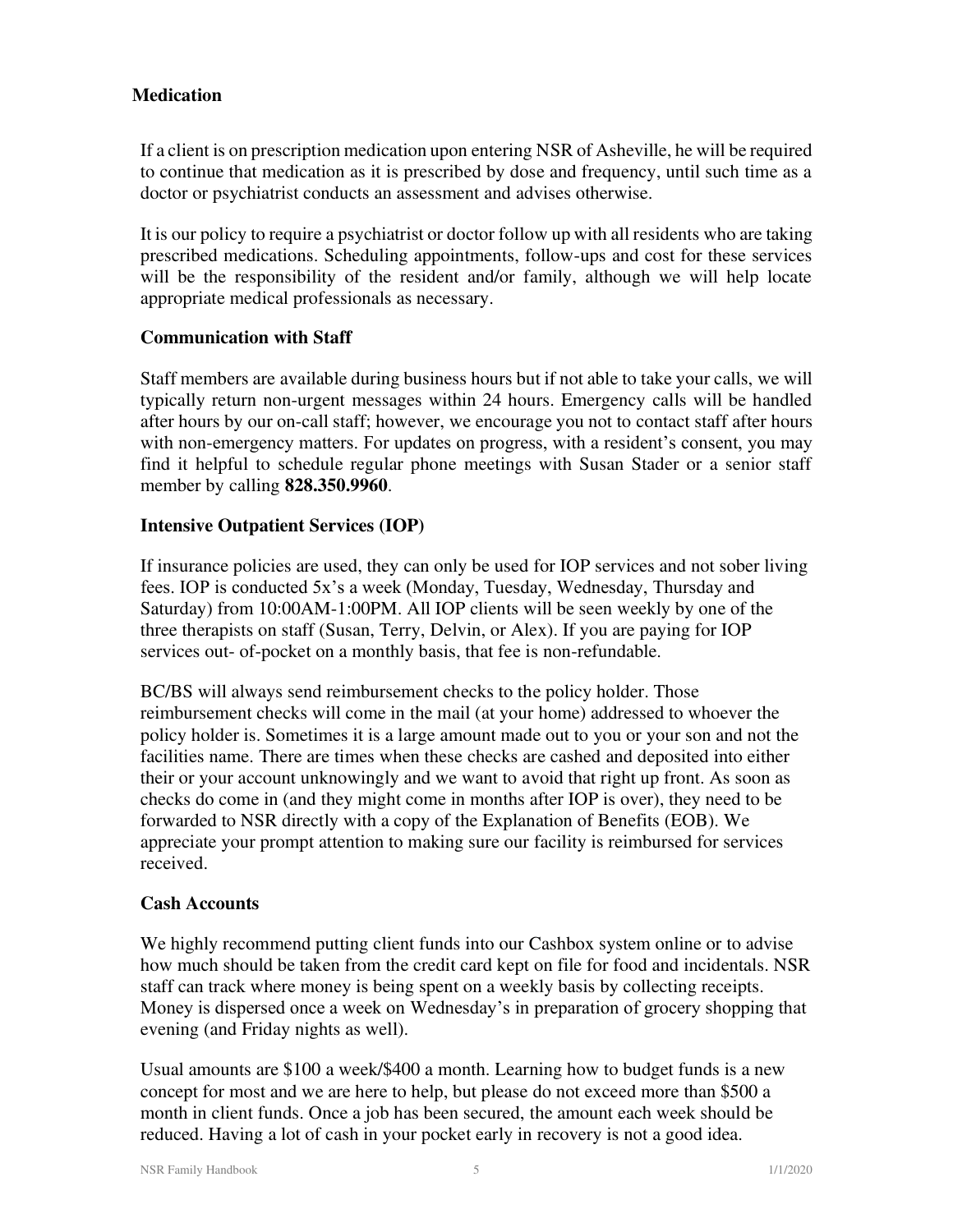# **Men's House Contract**

Please take some time to read the House Contract so we can all be on the same page while your son is here. Any questions or concerns, please contact the office or Susan directly at 828-350-9960 or susan@nextsteprecovery.com.

**Please sign and send back to us as soon as possible.**